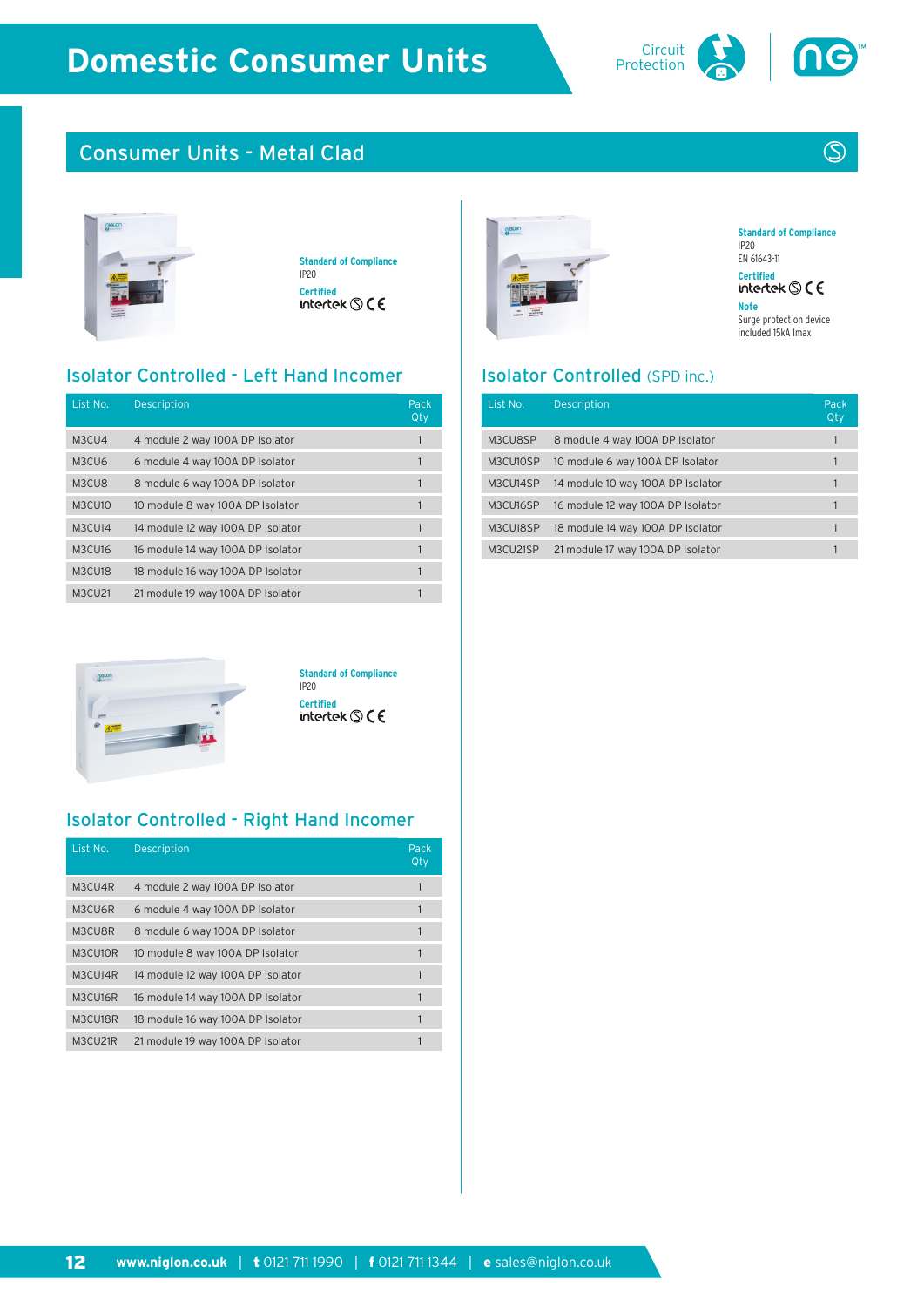

# A Type RCBO



#### 1P + N. - Space Saver 230V A Type

| List No.                     | Rating & Curve | <b>Modules</b> | <b>Type</b>    | Pack<br>Qty |
|------------------------------|----------------|----------------|----------------|-------------|
| RCB01-6/30SS-A 6A 30mA 'B'   |                |                | A              |             |
| RCB01-10/30SS-A 10A 30mA 'B' |                |                | $\overline{A}$ |             |
| RCB01-16/30SS-A 16A 30mA 'B' |                |                | A              |             |
| RCB01-20/30SS-A 20A 30mA 'B' |                |                | $\overline{A}$ |             |
| RCB01-32/30SS-A 32A 30mA 'B' |                |                | A              |             |
| RCB01-40/30SS-A 40A 30mA 'B' |                |                | A              |             |

# A Type RCBO - Switched Line + Neutral



### DP - Space Saver 230V A Type

| List No.        | <b>Rating &amp; Curve</b> | <b>Modules</b> | <b>Type</b>    | Pack<br>Qty |
|-----------------|---------------------------|----------------|----------------|-------------|
| RCBO1-6/30SSAX  | 6A 30mA 'B'               |                | $\overline{A}$ |             |
| RCB01-10/30SSAX | 10A 30mA 'B'              |                | $\overline{A}$ |             |
| RCB01-16/30SSAX | 16A 30mA 'B'              |                | A              |             |
| RCB01-20/30SSAX | 20A 30mA 'B'              |                | $\overline{A}$ |             |
| RCB01-32/30SSAX | 32A 30mA 'B'              |                | $\overline{A}$ |             |
| RCB01-40/30SSAX | 40A 30mA 'B'              |                | A              |             |

# Arc Fault Detection Device / RCBO



```
Standard of Compliance
BS EN 61009-1
BS EN 62606
Breaking Capacity
6kA 
Certified<br>intertek S C E
```
#### AFDD - 1P+N 230V A Type

| List No.    | <b>Rating &amp; Curve</b> | <b>Modules</b> | <b>Type</b>    | Pack<br>Qty |
|-------------|---------------------------|----------------|----------------|-------------|
| AFDD6B1-6A  | 6A 30mA 'B'               |                | A              |             |
| AFDD6B1-10A | 10A 30mA 'B'              |                | $\overline{A}$ |             |
| AFDD6B1-16A | 16A 30mA 'B'              |                | A              |             |
| AFDD6B1-20A | 20A 30mA 'B'              |                | A              |             |
| AFDD6B1-32A | 32A 30mA 'B'              |                | A              |             |
| AFDD6B1-40A | 40A 30mA 'B'              |                | A              |             |

# A Type RCBO

(1P+N - Space Saver)

Compact single module protects against earth fault currents (inc. pulsating DC currents), overload and short circuits.

# SL + N A Type RCBO

Compact switched neutral RCBO's provide double pole switching for complete isolation of faulty circuits. For installations where double pole isolation is a requirement. Reduces installation and commissioning time. Suitable for TN & TT systems. (Switched line and Neutral)

# Arc Fault Detection Device

 $(1P+N)$ 

Single module AFDD with combined A Type RCBO protects against arc faults, earth fault currents (inc. pulsating DC currents), overload and short circuits.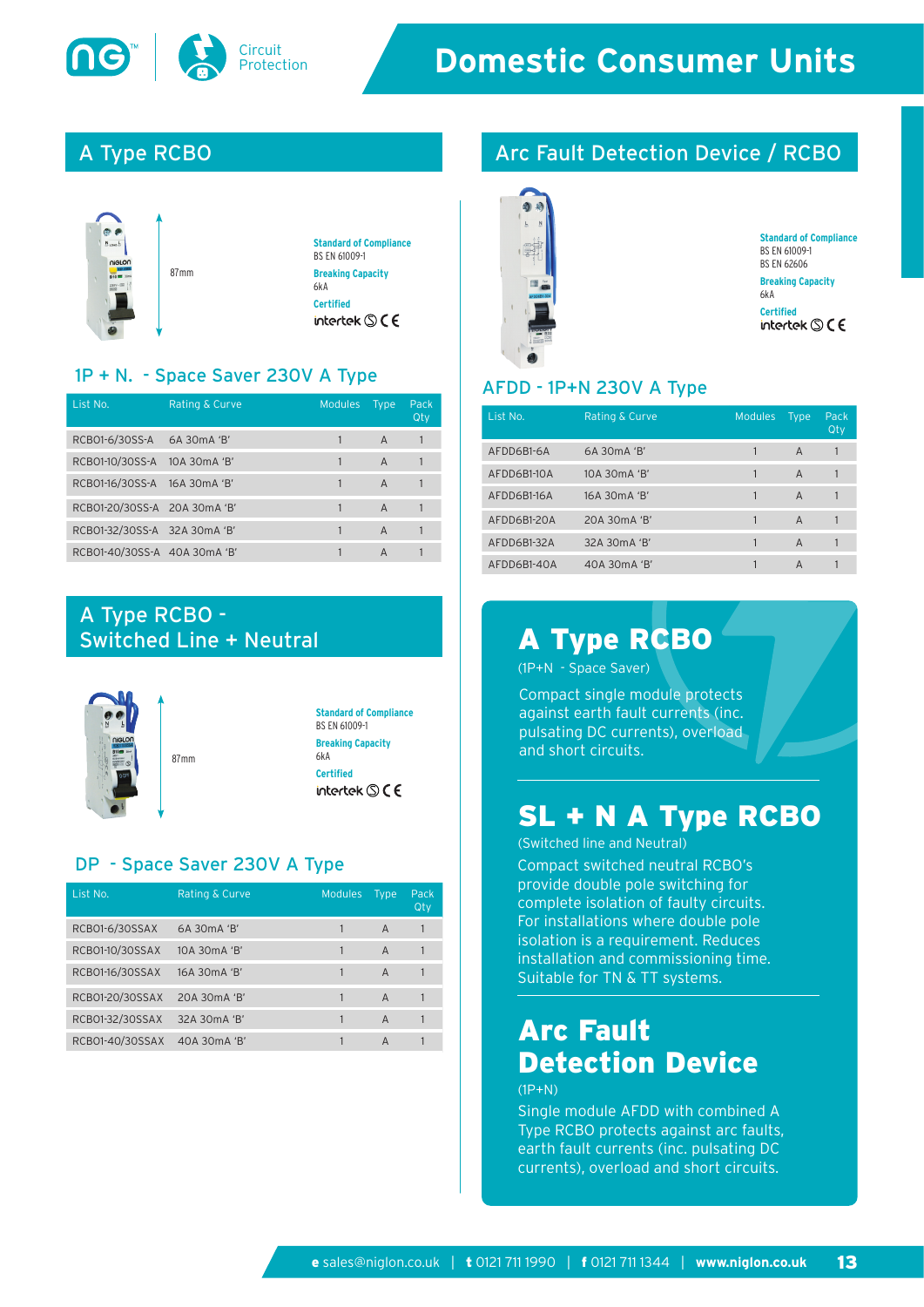#### Circuit **Domestic Consumer Units**



# Consumer Units - Metal Clad



#### **Standard of Compliance** IP20 **Certified**<br>intertek **S** C E **Note** Surge protection device

included 15kA Imax **A Type RCD**

### Loaded Boards c/w MCBs

| List No.                                      | <b>Description</b>                                                                                | Pack<br>Qty |
|-----------------------------------------------|---------------------------------------------------------------------------------------------------|-------------|
| M3CU14S/A280LD                                | 4+4 100A Incomer + 2 x 80A-30mA RCDs c/w 8<br>MCBs (1x40A, 3x32A, 1x16A, 3x6A)                    |             |
| M3CU16S/A280LD                                | 5+5 100A Incomer + 2 x 80A-30mA RCDs c/w<br>10 MCBs (1x40A, 4x32A, 1x16A, 3x6A)                   |             |
| M3CU18S/A280LD                                | 6+6 100A Incomer + 2 x 80A-30mA RCDs c/w 10<br>MCBs (1x40A, 4x32A, 2x16A, 3x6A)                   |             |
|                                               | M3CU18S/A280+LD 5+5+2 100A Incomer + 2 x 80A-30mA RCDs c/w<br>10 MCBs (1x40A, 4x32A, 2x16A, 3x6A) |             |
| M3CU18S/<br>A280LSP<br><b>Surge Protected</b> | 5+5 100A DP Isolator + 2 x 80A-30mA RCD - A<br>c/w 10 MCBs (1x40A, 4x32A, 2x16A, 3x6A)            |             |



**Standard of Compliance** 18th Edition (BS7671) IP20 **Certified** intertek  $\mathbb{S}$  ( $\epsilon$ **Note A Type RCD**

### Dual RCD Controlled - Split Load

| List No.     | <b>Description</b>                        | Pack<br>Qty |
|--------------|-------------------------------------------|-------------|
| M3CU14S/A280 | 4+4 100A DP Isolator + 2 x 80A-30mA RCD   |             |
| M3CU16S/A280 | 5+5 100A DP Isolator + 2 x 80A-30mA RCD   |             |
| M3CU18S/A280 | 6+6 100A DP Isolator + 2 x 80A-30mA RCD   |             |
| M3CU18S/A200 | 6+6 100A DP Isolator + 2 x 100A-30mA RCD  |             |
| M3CU21S/A200 | 8+7 100A DP Isolator + 2 x 100A -30mA RCD |             |
| M3CU24S/A200 | 8+10 125A DP Isolator + 2 x 80A-30mA RCD  |             |

## **Dual RCD Controlled - High Integrity**

| List No.      | <b>Description</b>                         | Pack<br>Qty |
|---------------|--------------------------------------------|-------------|
| M3CU14S/A280+ | 3+3+2 100A DP Isolator + 2 x 80A-30mA RCD  |             |
| M3CU18S/A280+ | 5+5+2 100A DP Isolator + 2 x 80A-30mA RCD  |             |
| M3CU18S/A200+ | 5+5+2 100A DP Isolator + 2 x 100A-30mA RCD |             |
| M3CU21S/A200+ | 6+6+3 100A DP Isolator + 2 x 100A-30mA RCD |             |



**Standard of Compliance** IP20 EN 61643-11 **Certified**<br>intertek **S** C E

**Note** Surge protection device included 15kA Imax **A Type RCD**

# Dual RCD Controlled - Split Load (SPD inc.)

| List No.       | <b>Description</b>                             | Pack<br>Qty |
|----------------|------------------------------------------------|-------------|
| M3CU14S/A280SP | 3+3 100A DP Isolator<br>$+2x80A-30mA$ RCD - A  |             |
| M3CU18S/A280SP | 5+5100A DP Isolator<br>$+2x80A-30mA$ RCD - A   |             |
| M3CU21S/A280SP | 7+6100A DP Isolator<br>+ 2 x 80A-30mA RCD - A  |             |
| M3CU21S/A200SP | 7+6100A DP Isolator<br>+ 2 x 100A-30mA RCD - A |             |



**Standard of Compliance** IP20 EN 61643-11 **Certified**<br>intertek **S** C E **Note**

Surge protection device included 15kA Imax **A Type RCD**

#### Dual RCD Controlled - High Integrity (SPD inc.)

| List No.        | <b>Description</b>                                  | Pack<br>Otv |
|-----------------|-----------------------------------------------------|-------------|
| M3CU18S/A280+SP | $4+4+2$ 100A DP Isolator +<br>2 x 80A-30mA RCD - A  |             |
| M3CU21S/A280+SP | $6+5+2$ 100A DP Isolator +<br>2 x 80A-30mA RCD - A  |             |
| M3CU21S/A200+SP | $6+5+2$ 100A DP Isolator +<br>2 x 100A-30mA RCD - A |             |



**Standard of Compliance** IP20 **Certified**<br>intertek **S** C E **Note**<br>**A** Type RCD

### RCD Controlled

| List No.   | <b>Description</b>                       | Pack<br>Qty |
|------------|------------------------------------------|-------------|
| M3CU4/63-A | 4 module 2 way 63A-30mA RCD              |             |
| M3CU6/80-A | 6 module 4 way 80A-30mA RCD              |             |
| M3CU8/80-A | 8 module 6 way 80A-30mA RCD              |             |
|            | M3CU10/80-A 10 module 8 way 80A-30mA RCD |             |